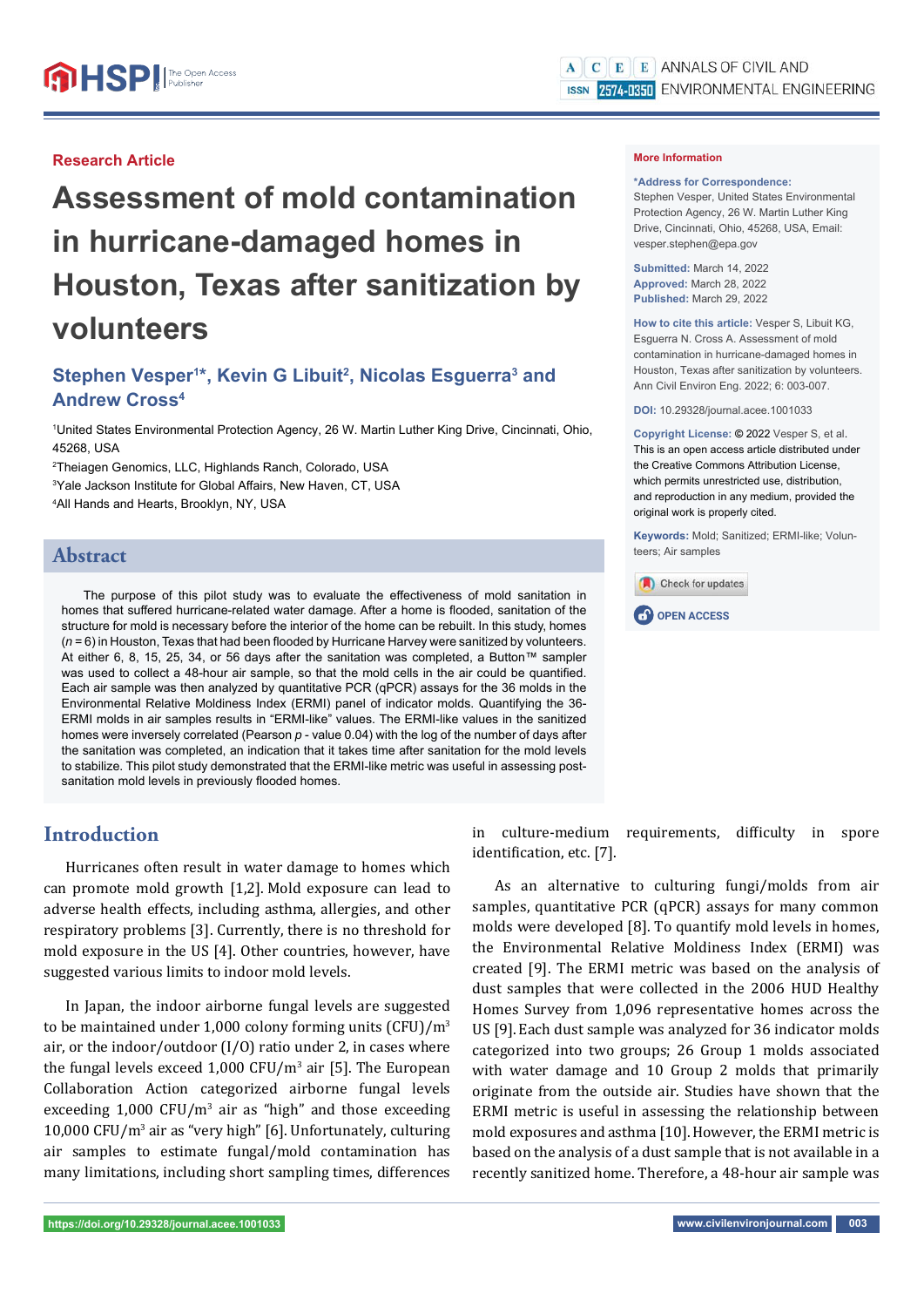used to create an ERMI-like metric for use in analyzing mold levels when a dust sample is not available.

The ERMI-like metric was described in an earlier study of the effectiveness of high-efficiency particulate air (HEPA) filtration treatment in reducing indoor air contamination in the homes of children with asthma [11]. Like the ERMI metric, the sum of the logs of the Group 2 molds (hereafter, sum Group 1) was subtracted from the sum of the logs of the Group 1 molds (hereafter, sum Group 2). However, since the results are from air samples, not dust, the term ERMI-like was used to clarify the difference from the ERMI [11]. The ERMI-like metric was found to be effective in quantifying the reduction in mold contamination in HEPA-treated homes of children with asthma [11]. In this study, the effectiveness of the mold sanitation of flooded homes was evaluated using the ERMIlike metric.

## **Materials and methods**

After Hurricane Harvey had flooded homes in Houston, volunteers helped six families by performing mold sanitation in their homes. The homes were sanitized between October 19 and November 30, 2017.

The first step in the sanitation process was the removal of all non-structural materials from the home like clothes, curtains, furniture, or appliances. Any visibly, water-damaged material, like drywall and flooring, were removed. Then all nails, screws, staples, and residual scraps of material were removed. A digital moisture meter (MMD4E Moisture Meter, General Tools Company, Cincinnati, OH, USA) was then used to measure the moisture level in the wooden framing. After the moisture level was determined to be below 17%, the team then scrubbed the full area of all exposed surfaces in the home with hard bristle brushes. If the home gutting process included the ceiling or the ceiling joists, these surfaces were scrubbed also. Walls were scrubbed by starting at the top (ceiling) and then down to the floor. Every square inch of the gutted area was scrubbed seven times. One scrub includes an up and down motion on the same area (scrub up/down, left/ right, clockwise/counter-clockwise).

After the walls and/or ceiling in a room were scrubbed, the floor was scrubbed. A hard bristle push broom was used to cover the entire surface area of the floor. Then the team vacuumed all exposed and scrubbed surfaces in the home. (Brush attachments were used to brush down all surfaces while vacuuming.) After the vacuum work was complete, a commercial cleaning agent called ShockWave™ (Fiberlock Technologies, Inc., Andover, MA, USA) was prepared by mixing the concentrate and water, following the manufacturer's instructions. The ShockWave™ mix was then sprayed lightly/ evenly over the surface area of the scrubbed and vacuumed areas. The home was then allowed to dry.

Before any rebuilding, the post-sanitation mold levels

were evaluated either at 6, 8, 15, 25, 34, or 56 days after the sanitation protocol was completed. The number of days varied for each home because of the complex schedules of the volunteers and homeowners. After the six homes had been sanitized, air samples were collected by the volunteers, as directed by the lead EPA researcher, onto 25-mm diameter, 1-μm pore-size PTFE ϐilters (Merck Millipore, Billerica, MA) using a Button™ sampler (SKC, Inc., Eighty-Four, PA, USA) [11]. Air samples were taken at a flow rate of 4 l/min for 48-hours using SKC potable pumps (SKC, Inc.). The Button™ samplers were returned to the US EPA laboratory for removal of the filter from the Button™ sampler, under controlled conditions, followed by the mold analysis.

Each filter was placed into a 2-ml extraction tube containing 0.3 g of glass beads and the DNA extracted and purified, as previously described [12]. Then, each of the 36 molds that make up the ERMI panel was quantified using qPCR assays [8]. The resulting data was described as cell equivalents (CE) per filter for each of the 36 molds. Then the data was divided by the volume of air per sample yielding a concentration of CE per cubic meter of air sampled  $(CE/m^3)$  air). The sum Group 2 value was then subtracted from the sum Group 1 value to generate the ERMI-like value for each home, as previously described [11].

Pearson correlations analysis was used to determine the correlation between ERMI-like values, the sum Group 1, or sum Group 2 values, and the log of the days after sanitation was completed. The Student T - test was used to evaluate the significance of the differences in average ERMI-like values, the sum Group 1, or sum Group 2 values in the set of three homes sampled less than 25 days after sanitation compared to the set of three homes sampled 25 days or longer after sanitation.

## **Results**

Table 1 shows the results of the qPCR analysis of the airsample filters for each of the 36 ERMI-panel molds in each of the six homes in Houston, which were sampled at either 6, 8, 15, 25, 34, or 56 after the mold sanitation was completed. All homes received the same sanitation treatment and therefore each home appeared to the volunteers to be fully sanitized when the sanitation was completed, i.e., free of water damage and visible mold. The ERMI-like values and the values of the sum Group 1 mold were significantly  $(p -$  values for both 0.04) inversely correlated with the log of the days after sanitation (Table 2). By contrast, the sum of Group 2 molds was not significantly ( $p = 0.13$ ) correlated with the log of the days after sanitation (Table 2).

The average ERMI-like value for the set of three homes sampled at less than 25 days after sanitation was 16.6 compared to 4.1 for the set of three homes sampled after 25 or more days. The latter set of three homes had significantly  $(p =$ 0.009) lower average ERMI-like values (Table 3). The average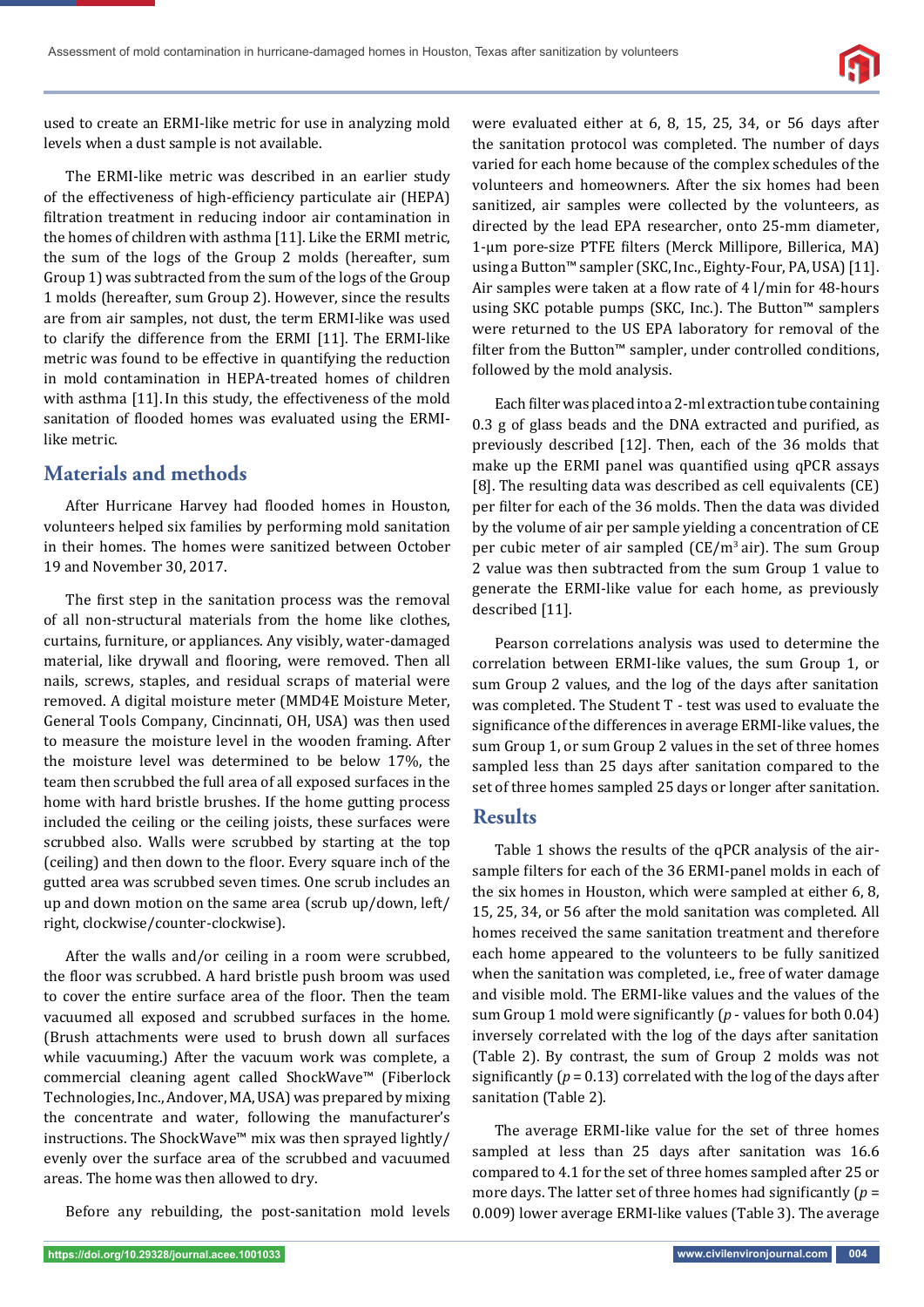

Table 1: Results for the mold analysis of the six homes (H) in Houston using quantitative PCR assays and expressing the resulting concentrations as cell equivalents per m<sup>3</sup> of air  $(CE/m^3$  air) The h  $\mu$  at either 6, 8, 15, 25, 34, or 56 after the mold sanitation

| $\sigma$ an (OL/III) and it increases were sampled at entired 0, 0, 10, 20, 04, 01 00 and the mold samilation was completed.<br>Home (H) number | $H-1$             | $H-2$             | $H-3$             | $H-4$             | $H-5$             | $H-6$             |
|-------------------------------------------------------------------------------------------------------------------------------------------------|-------------------|-------------------|-------------------|-------------------|-------------------|-------------------|
| <b>Days after sanitation</b>                                                                                                                    | 6                 | 8                 | 15                | 25                | 34                | 56                |
| <b>Concentration (CE/m<sup>3</sup> air)</b>                                                                                                     | CE/m <sup>3</sup> | CE/m <sup>3</sup> | CE/m <sup>3</sup> | CE/m <sup>3</sup> | CE/m <sup>3</sup> | CE/m <sup>3</sup> |
| Group 1                                                                                                                                         |                   |                   |                   |                   |                   |                   |
| Aspergillus flavus                                                                                                                              | 570               | 16                | $\pmb{0}$         | $\pmb{0}$         | $\pmb{0}$         | $\pmb{0}$         |
| Aspergillus fumigatus                                                                                                                           | 15                | $\overline{7}$    | $\mathbf 0$       | $\mathbf 0$       | $\overline{2}$    | 0                 |
| Aspergillus niger                                                                                                                               | 5900              | 110               | 8                 | 15                | 5                 | 3                 |
| Aspergillus ochraceus                                                                                                                           | 5                 | $\overline{7}$    | 0                 | $\pmb{0}$         | $\mathbf{1}$      | $\pmb{0}$         |
| Aspergillus penicillioides                                                                                                                      | 140               | 65                | 41                | 460               | $\overline{7}$    | $\boldsymbol{2}$  |
| Aspergillus restrictus                                                                                                                          | $\overline{7}$    | 10                | 5                 | 3                 | $\mathbf 0$       | $\pmb{0}$         |
| Aspergillus sclerotiorum                                                                                                                        | 5                 | 6                 | $\mathbf 0$       | $\mathbf 0$       | $\mathbf 0$       | $\mathbf 0$       |
| Aspergillus sydowii                                                                                                                             | $\mathbf 0$       | 0                 | 29                | 55                | 0                 | 8                 |
| Aspergillus unguis                                                                                                                              | 25                | 160               | 0                 | 13                | $\mathbf 0$       | $\mathbf{1}$      |
| Aspergillus versicolor                                                                                                                          | $\mathbf 0$       | 45                | 0                 | 59                | 0                 | $\pmb{0}$         |
| Aureobasidium pullulans                                                                                                                         | $\pmb{0}$         | $\overline{4}$    | $\pmb{0}$         | $\pmb{0}$         | $\overline{2}$    | $\overline{2}$    |
| Chaetomium globosum                                                                                                                             | $\overline{2}$    | 72                | 8                 | 18                | $\mathbf 0$       | $\mathbf 0$       |
| Cladosporium sphaerospermum                                                                                                                     | 30                | 64                | 3                 | 36                | 5                 | 3                 |
| Eurotium amstelodami                                                                                                                            | 240               | 140               | 13                | 51                | 71                | $\mathbf{1}$      |
| Paecilomyces variotii                                                                                                                           | $\mathbf{1}$      | 45                | 22                | 9                 | $\mathbf 0$       | $\overline{2}$    |
| Penicillium brevicompactum                                                                                                                      | $\mathbf 0$       | $\mathbf{1}$      | $\mathbf 0$       | $\mathbf 0$       | $\mathbf 0$       | $\mathbf 0$       |
| Penicillium corylophilum                                                                                                                        | $\mathbf{1}$      | 530               | 15                | 21                | $\pmb{0}$         | $\pmb{0}$         |
| Penicillium crustosum                                                                                                                           | 0                 | 0                 | 0                 | $\mathbf 0$       | $\mathbf 0$       | 0                 |
| Penicillium purpurogenum                                                                                                                        | $\mathbf 0$       | $\overline{2}$    | $\mathbf{2}$      | $\mathbf{1}$      | $\mathbf 0$       | 0                 |
| Penicillium spinulosum                                                                                                                          | $\Omega$          | $\mathbf 0$       | $\mathbf 0$       | $\mathbf 0$       | $\mathbf 0$       | $\mathbf 0$       |
| Penicillium variabile                                                                                                                           | 61                | 250               | 150               | 30                | 3                 | 0                 |
| Scopulariopsis brevicaulis                                                                                                                      | 6                 | $\mathbf 0$       | 0                 | 21                | $\mathbf 0$       | 0                 |
| Scopulariopsis chartarum                                                                                                                        | 9                 | 10                | 0                 | $\mathbf{1}$      | $\overline{2}$    | 13                |
| Stachybotrys chartarum                                                                                                                          | $\mathbf 0$       | 8                 | 0                 | 16                | $\mathbf 0$       | $\pmb{0}$         |
| Trichoderma viride                                                                                                                              | $\mathbf 0$       | 25                | 5                 | 18                | $\mathbf 0$       | $\mathbf 0$       |
| Wallemia sebi                                                                                                                                   | 1100              | 120               | 11                | 110               | 18                | $\overline{2}$    |
| Sum of the Logs Group 1                                                                                                                         | 24.23             | 31.25             | 13.90             | 23.04             | 6.74              | 4.17              |
| Group 2                                                                                                                                         |                   |                   |                   |                   |                   |                   |
| Acremonium strictum                                                                                                                             | $\mathbf 0$       | 11                | $\pmb{0}$         | $\pmb{0}$         | $\mathbf 0$       | $\pmb{0}$         |
| Alternaria alternata                                                                                                                            | $\pmb{0}$         | 11                | $\pmb{0}$         | $\pmb{0}$         | 14                | $\pmb{0}$         |
| Aspergillus ustus                                                                                                                               | 50                | 42                | 6                 | 110               | $\mathbf 0$       | $\mathbf{1}$      |
| Cladosporium cladosporioides 1                                                                                                                  | 200               | 870               | 42                | 59                | 250               | $\overline{4}$    |
| Cladosporium cladosporioides 2                                                                                                                  | $\sqrt{2}$        | 3                 | 0                 | 21                | 0                 | $\pmb{0}$         |
| Cladosporium herbarum                                                                                                                           | $\overline{2}$    | 49                | 12                | $\mathbf 0$       | 110               | 4                 |
| Epicoccum nigrum                                                                                                                                | $\mathbf 0$       | 51                | 0                 | $\mathbf 0$       | $\mathbf{1}$      | $\mathbf 0$       |
| Mucor group                                                                                                                                     | 3                 | $\overline{2}$    | $\mathbf 0$       | 3                 | $\mathbf{1}$      | $\mathbf 0$       |
| Penicillium chrysogenum 2                                                                                                                       | 140               | 130               | 64                | 750               | 3                 | $\mathbf{1}$      |
| Rhizopus stolonifer                                                                                                                             | $\pmb{0}$         | 0                 | 0                 | 0                 | $\mathbf 0$       | $\mathbf 0$       |
| Sum of the Logs Group 2                                                                                                                         | 7.23              | 12.93             | 5.29              | 8.49              | 6.07              | 1.20              |
| <b>ERMI-Like</b>                                                                                                                                | 17.00             | 18.32             | 8.61              | 14.55             | 0.67              | 2.97              |

**Table 2:** Homes are listed by the number of days between completion of the sanitation (Days) and the air-sampling event. The Environmental Relative Moldiness Index-like (ERMI-like) values and the sum Group 1 and Group 2 mold values are shown for each home. The inverse Pearson correlation *p* - values between Log Days and each metric category are shown. **Home Days Log Days ERMI-like Group 1 Group 2** 1 6 0.778 17.00 24.23 7.23 2 8 0.903 18.32 31.25 12.93 3 15 1.176 8.61 13.90 5.29 4 25 1.398 14.55 23.04 8.49 5 34 1.531 0.67 6.74 6.07 6 6 56 1.748 2.97 2.97 4.17 1.20 Pearson *p* - value 0.04 0.13

Table 3: Statistical evaluation (Student T - test) of the comparison of the average ERMI-like values, sum Group 1 and sum Group 2 mold values for the set of three homes sampled less than 25 days after sanitation was completed versus the set of three homes sampled 25 days or longer after sanitation was completed. (SD = Standard Deviations) **Days after sanitation COVID ERMI-like Sum logs Group 1 Sum logs Group 2** Sum logs Group 2 Mean SD) Mean (SD) Mean (SD)  $<$  25 days  $\hskip 1.6 cm 9.6 \, (3.0)$   $<$  26.2 (4.4)  $\hskip 1.6 cm 9.6 \, (3.0)$  $\geq$  25 days  $4.1 \ (4.1)$   $4.1 \ (4.1)$   $8.3 \ (5.0)$   $4.2 \ (2.6)$ T - test; *p* - value 0.009 0.009 0.001 0.08 0.08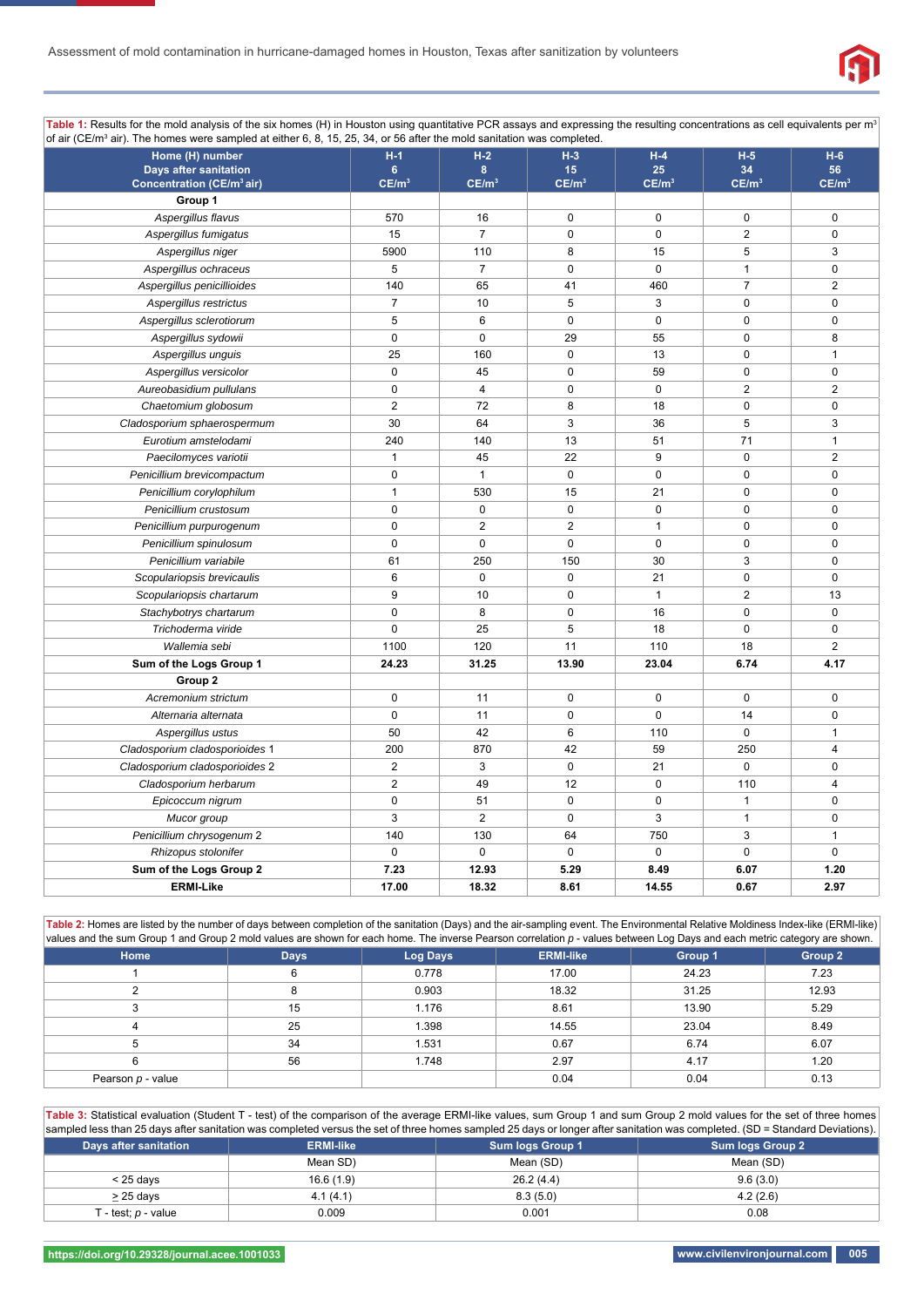

sum of Group 1 molds for the set of three homes sampled at less than 25 days after sanitation was 26.2 compared to 8.3 for the set of three homes sampled after 25 or more days. The latter set of homes had significantly ( $p = 0.001$ ) lower average sum Group 1 mold values. However, the average sum Group 2 values were not significantly different between the two sets of homes ( $p = 0.08$ ).

## **Discussion**

The goal of home sanitation/remediation is to eliminate all active mold growth, all surface spores, and the possibility of continued mold growth in flood-impacted homes. In earlier studies after Hurricane Katrina, increased mold levels were reported in flooded areas in New Orleans [13-15], followed by increases in lung and respiratory diseases [16]. Although some studies reported that remediation reduced microbial contamination [2,17], other studies found that remediation was less than completely effective [13,18,19]. The problem has been the lack of standardization in evaluating the sanitation/ remediation efforts to reduce mold.

The results from this small, pilot-study indicate that a 48-hour air sample may provide a useful metric to evaluate the effectiveness of mold sanitation efforts. Ideally, the ERMI-like values in these homes would have been measured immediately after the sanitation was completed and then periodically afterward to determine when the ERMI-like values had stabilized. This goal became impractical because of the demands on the volunteers' time.

Nevertheless, after sanitation, it appears to take several weeks (> 25 days) for the ERMI-like values to be reduced compared to the lesser time frame of < 25 days. The waterdamage mold population, sum Group 1, also seems to be reduced more slowly, perhaps because it takes longer for the home to completely dry and the residual Group 1 mold spores to dissipate. On the other hand, the outside mold population, sum Group 2, seemed to equilibrate quickly, probably because these gutted homes were open to the outside air. However, a more rigorous post-sanitation, the mold-monitoring schedule will be needed to confirm the success of the sanitation protocol.

This study has the many limitations that one might expect in the middle of an ongoing disaster, specifically the small number of homes evaluated. Logistically, it was very difficult to conduct a larger study when the volunteers were focused on helping as many families as possible. Nevertheless, the results of this study show the potential value of using the ERMI-like metric to evaluate home-sanitation efforts. In preparation for future hurricanes, it would be appropriate to have trained teams available for rapid sanitation responses and mold testing.

## **Conclusion**

This pilot study shows the potential value of the ERMI-

like metric for the assessment of the effectiveness of home sanitation, but larger studies with additional post-sanitation sampling are needed to confirm this finding.

**Author Contributions:** This study was conceived by S.V. and K.G.L.; conducted by N.E. and A.C., and overseen and directed by K.G.L. All authors participated in the research and in the article preparation. All authors have read and agreed to the published version of the manuscript.

**Funding:** This research was supported by the United States Environmental Protection Agency (US EPA), Office of Research and Development's (ORD) research programs: Sustainable and Healthy Communities (SHC 2.62.4).

**Data availability statement:** All data will be available at the NIH-PMC website.

#### **Disclaimer**

The U.S. Environmental Protection Agency (EPA) through its Office of Research and Development collaborated in the research described here. It has been subjected to the Agency's peer review and has been approved as an EPA publication. Mention of trade names or commercial products does not constitute endorsement or recommendation by the EPA for use. The findings and the conclusions in this report are those of the authors and do not necessarily represent the views of the US EPA.

#### **References**

- 1. Riggs MA, Rao CY, Brown CM, Van Sickle D, Cummings KJ, et al. Resident cleanup activities, characteristics of flood-damaged homes and airborne microbial concentrations in New Orleans, Louisiana, October 2005. Environ Res. 2008; 106: 401−409. **PubMed:** https://pubmed.ncbi.nlm.nih.gov/18199434/
- 2. Hoppe KA, Metwali N, Perry SS, Hart T, Kostle PA, et al. Assessment of airborne exposures and health in flooded homes undergoing renovation. Indoor Air. 2012; 22: 446-456. **PubMed:** https://pubmed.ncbi.nlm.nih.gov/22519834/
- 3. Quansah R, Jaakkola MS, Hugg TT, Heikkinen SA, Jaakkola JJ. Residential dampness and molds and the risk of developing asthma: a systematic review and meta-analysis. PloS One. 2012; e47526. **PubMed:** https://pubmed.ncbi.nlm.nih.gov/23144822/
- 4. Major JL, Boese GW. Cross section of legislative approaches to reducing indoor dampness and mold. Public Health Manag Pract. 2017; 23: 388–395. **PubMed:** https://pubmed.ncbi.nlm.nih.gov/27977504/
- 5. Shinohara N, Tokumura M, Hashimoto K, Asano K, Kawakami Y. et al. Fungal levels in houses in the Fukushima Daiichi Nuclear Power Plant evacuation zone after the Great East Japan Earthquake. J Air Waste Manag Assoc. 2017; 67: 1106-1114. **PubMed:** https://pubmed.ncbi.nlm.nih.gov/28541772/
- 6. European Collaborative Action: Biological Particles in Indoor Environments. Report No. 12: EUR 14988 EN. 1993.
- 7. Vesper S. Traditional mould analysis compared to a DNA-based method of mould analysis. Crit Rev Microbiol. 2011; 37: 15-24. **PubMed:** https://pubmed.ncbi.nlm.nih.gov/20874612/
- 8. Haugland RA, Varma M, Wymer LJ, Vesper SJ. Quantitative PCR of Selected Aspergillus, Penicillium and Paecilomyces Species. Sys Appl